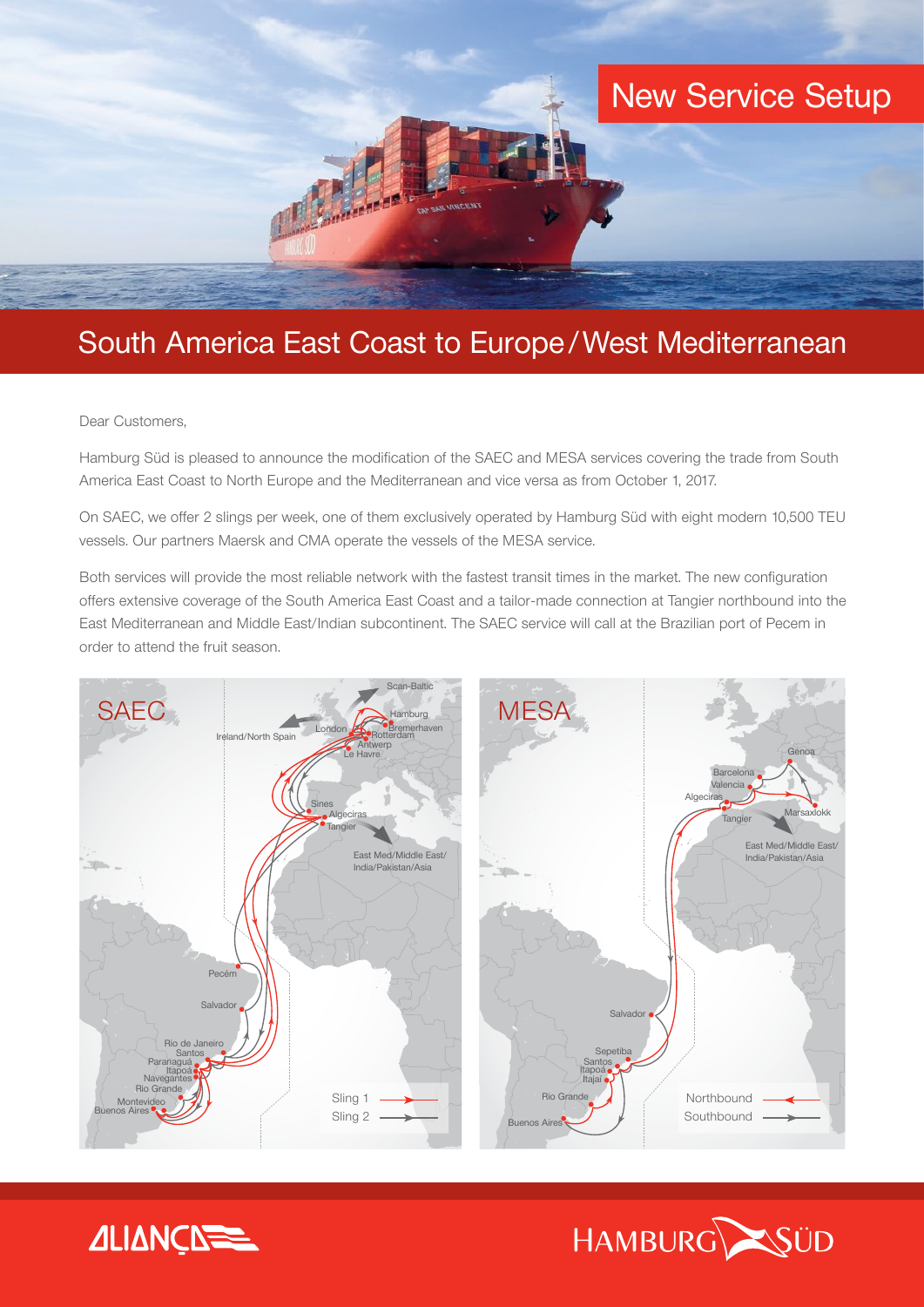## Product highlights for the new service setup

- Direct link from all main North European ports including extensive coverage of the Nordic and Baltic ports to the South America East Coast
- n Best-in-class direct outbound products to South America East Coast with very competitive transit times from the West Mediterranean
- n Tailor-made connection in Tangiers and Algeciras northbound with an extensive coverage of East Mediterranean and Middle East destinations via our hubs in Tangier (Morocco) and Algeciras (Spain)
- Unique ECSA port coverage with direct Pecem call
- State-of-the-art container vessels specialized in reefer transportation

## SOUTH AMERICA EAST COAST / MOROCCO – EUROPE / Sling 1 NORTHBOUND

[transit time in days]

|                     |     | Algeciras |     |           | Hamburg | Antwerp | Le Havre |  |
|---------------------|-----|-----------|-----|-----------|---------|---------|----------|--|
| TO                  |     |           |     | Rotterdam |         |         |          |  |
| <b>FROM</b>         |     | Sat       | Wed | Fri       | Sat     | Tue     | Thu      |  |
| <b>Buenos Aires</b> | Fri | 22        | 26  | 28        | 29      | 32      | 34       |  |
| Montevideo          | Sun | 20        | 24  | 26        | 27      | 30      | 32       |  |
| Itapoa              | Wed | 17        | 21  | 23        | 24      | 27      | 29       |  |
| Paranaguá           | Thu | 15        | 18  | 20        | 21      | 24      | 26       |  |
| Santos              | Sun | 13        | 17  | 19        | 20      | 23      | 25       |  |

### **EUROPE – SOUTH AMERICA EAST COAST** / Sling 1 SOUTHBOUND SOUTHBOUND

[transit time in days]

|             |     |        |     | Buenos Aires |     |                      |
|-------------|-----|--------|-----|--------------|-----|----------------------|
| <b>TO</b>   |     | Santos |     | Paranagua    |     | Montevideo<br>Itapns |
| <b>FROM</b> |     | Fri    | Sun | Wed          | Sat | Tue                  |
| Rotterdam   | Thu | 22     | 24  | 27           | 30  | 33                   |
| London      | Fri | 21     | 23  | 24           | 29  | 32                   |
| Hamburg     | Mon | 18     | 20  | 23           | 26  | 29                   |
| Antwerp     | Thu | 15     | 17  | 20           | 23  | 26                   |
| Le Havre    | Fri | 14     | 16  | 19           | 22  | 25                   |
| Algeciras   | Tue | 10     | 12  | 15           | 18  | 21                   |

Transit times subject to final confirmation.





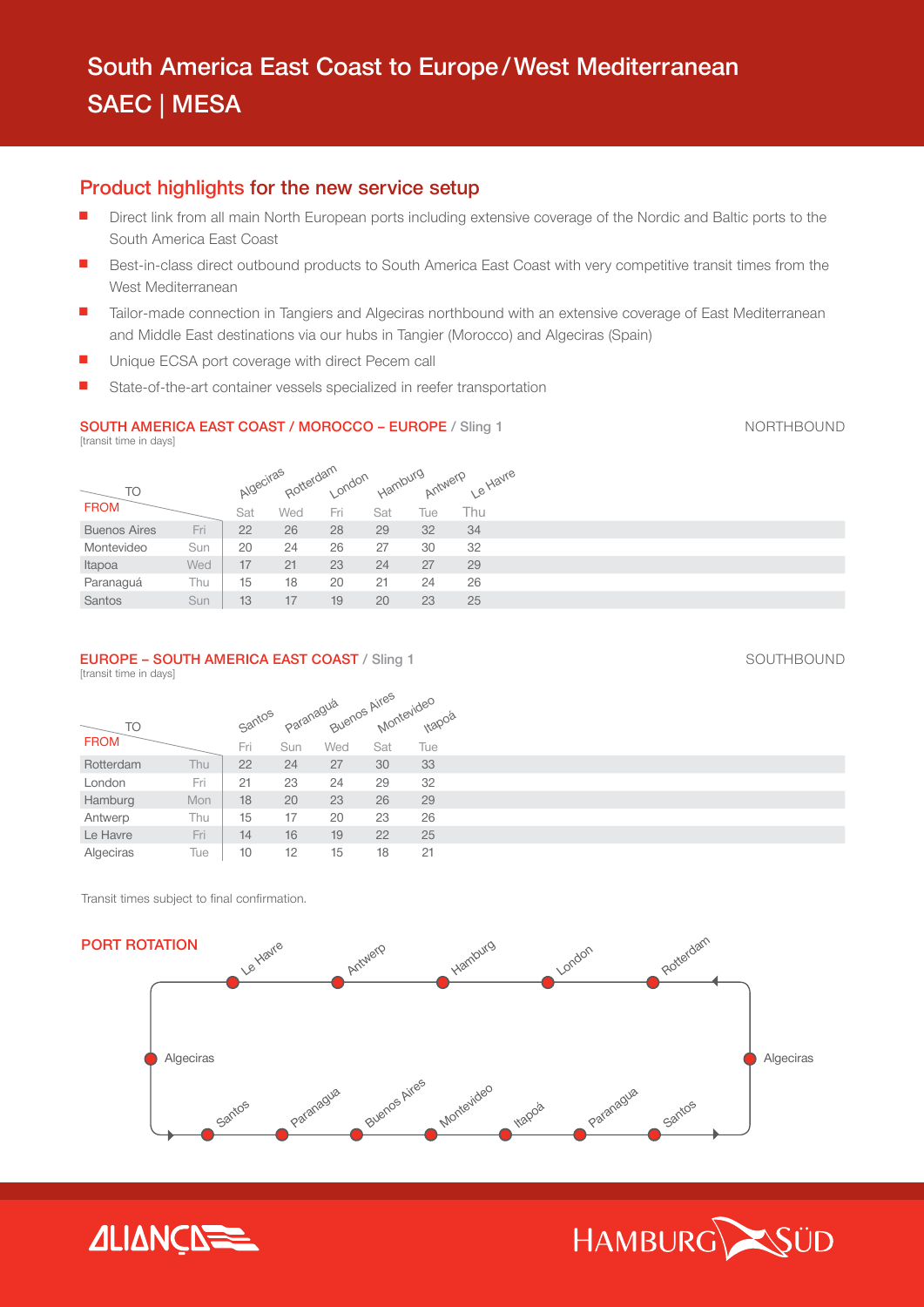#### SOUTH AMERICA EAST COAST / MOROCCO – EUROPE / Sling 2 NORTHBOUND [transit time in days]

|                     |     |         |                     |     |     | Bremerhaven |     |                  |       |
|---------------------|-----|---------|---------------------|-----|-----|-------------|-----|------------------|-------|
| TO                  |     | Tangier | Rotterdam<br>London |     |     |             |     | Antwerp Le Havre | Sines |
| <b>FROM</b>         |     | Sat     | Wed                 | Fri | Sun | Mon         | Thu | Fri              | Tue   |
| <b>Buenos Aires</b> | Tue | 25      | 29                  | 31  | 33  | 34          | 37  | 38               | 42    |
| Montevideo          | Thu | 23      | 27                  | 29  | 31  | 32          | 35  | 36               | 40    |
| Rio Grande          | Sat | 21      | 25                  | 27  | 29  | 30          | 33  | 34               | 38    |
| Navegantes          | Tue | 18      | 22                  | 24  | 26  | 27          | 30  | 31               | 35    |
| Paranaquá           | Wed | 17      | 21                  | 23  | 25  | 26          | 29  | 30               | 34    |
| Santos              | Fri | 15      | 19                  | 21  | 23  | 24          | 27  | 28               | 32    |
| Rio de Janeiro      | Sat | 14      | 18                  | 20  | 22  | 23          | 26  | 27               | 31    |
| Salvador            | Wed | 10      | 14                  | 16  | 18  | 19          | 22  | 23               | 27    |
| Pecém               | Fri | 8       | 12                  | 14  | 16  | 17          | 20  | 21               | 25    |

## EUROPE – SOUTH AMERICA EAST COAST / Sling 2 SOUTHBOUND

[transit time in days]

| <b>TO</b>          |     |     | Rio de Janeiro<br>Santos |     |     |     | Navegantes Avenos Aires evideo Grande |
|--------------------|-----|-----|--------------------------|-----|-----|-----|---------------------------------------|
| <b>FROM</b>        |     | Mon | Tue                      | Thu | Mon | Wed | Fri                                   |
| Rotterdam          | Thu | 25  | 26                       | 28  | 32  | 34  | 36                                    |
| London             | Sat | 23  | 24                       | 26  | 30  | 32  | 34                                    |
| <b>Bremerhaven</b> | Mon | 21  | 22                       | 24  | 28  | 30  | 32                                    |
| Hamburg            | Tue | 20  | 21                       | 23  | 27  | 29  | 31                                    |
| Antwerp            | Fri | 17  | 18                       | 20  | 24  | 26  | 28                                    |
| Le Havre           | Sat | 16  | 17                       | 19  | 23  | 25  | 27                                    |
| <b>Sines</b>       | Wed | 12  | 13                       | 15  | 19  | 21  | 23                                    |

Transit times subject to final confirmation.

## PORT ROTATION